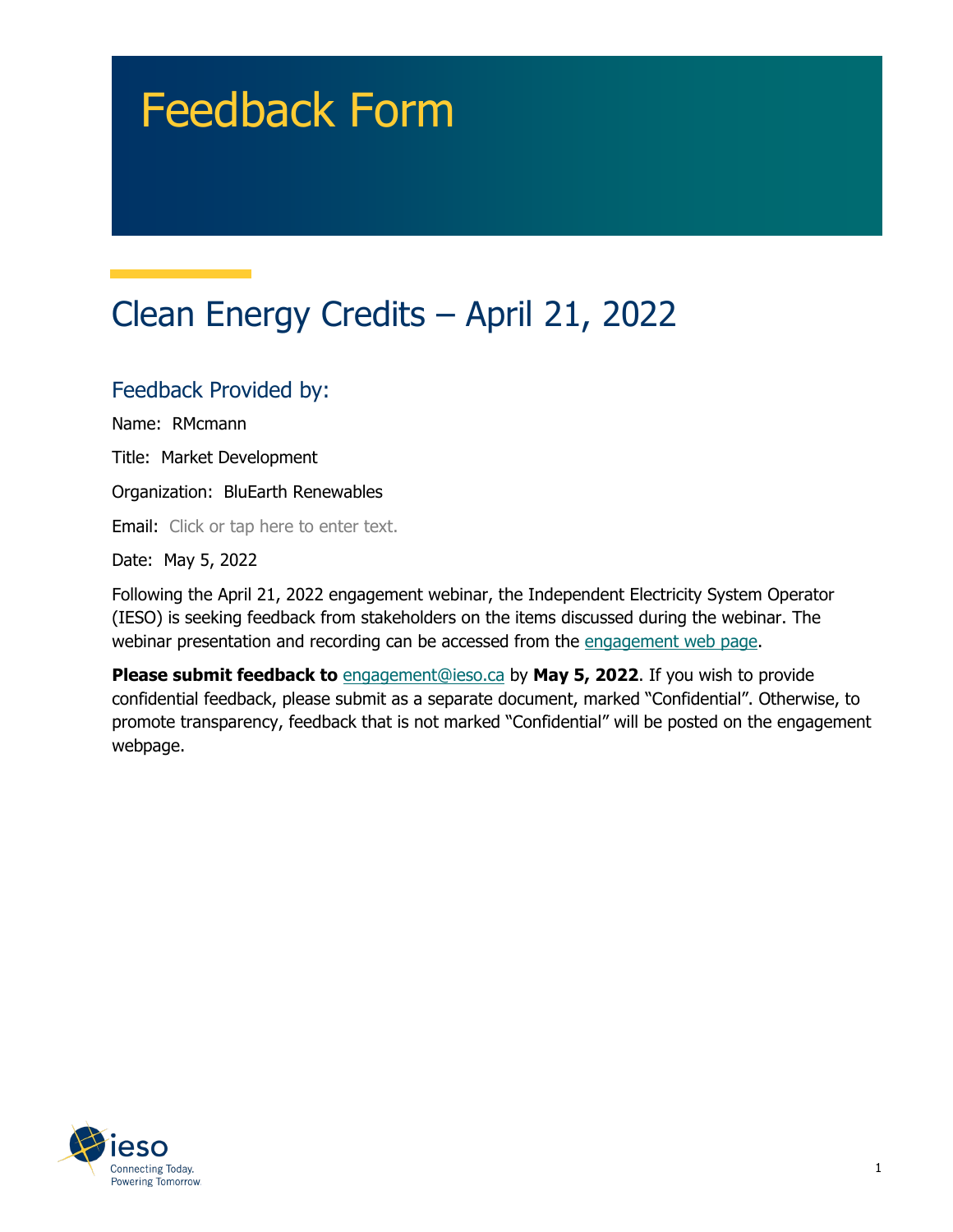#### Registry Design Features

| <b>Topic</b>                                                                                                             | <b>Feedback</b>                  |
|--------------------------------------------------------------------------------------------------------------------------|----------------------------------|
| Are there any registry features missing<br>from the proposed list, either basic<br>requirements or future functionality? | Click or tap here to enter text. |

#### CEC Product Offering Options

| <b>Topic</b>                                                                                                                | <b>Feedback</b> |
|-----------------------------------------------------------------------------------------------------------------------------|-----------------|
| Has IESO identified the right set of CEC   Click or tap here to enter text.<br>product offerings? Are there any<br>missing? |                 |

| <b>Topic</b>                                                                                                 | <b>Feedback</b>                  |
|--------------------------------------------------------------------------------------------------------------|----------------------------------|
| Are there benefits/challenges to any of<br>the proposed CEC product offerings that<br>have not been covered? | Click or tap here to enter text. |

| <b>Topic</b>                                                                                              | <b>Feedback</b> |
|-----------------------------------------------------------------------------------------------------------|-----------------|
| Which CEC option(s) works best for your $\vert$ Click or tap here to enter text.<br>company? For Ontario? |                 |

#### CEC Customer Preferences Survey

| <b>Topic</b>                                                         | <b>Feedback</b>                                                                                                                                                                                                                                                                                                                                                                                                                                                                                                                                                                                                                                                                 |
|----------------------------------------------------------------------|---------------------------------------------------------------------------------------------------------------------------------------------------------------------------------------------------------------------------------------------------------------------------------------------------------------------------------------------------------------------------------------------------------------------------------------------------------------------------------------------------------------------------------------------------------------------------------------------------------------------------------------------------------------------------------|
| What are the most relevant findings from<br>the CEC customer survey? | The guidance from customers on preferred clean energy<br>credit offerings, type of generation and price they are<br>willing to pay for PPAs and unbundled credit purchases are<br>most relevant to focus the next steps of this engagement.<br>Based on this, IESO should explore further how demand<br>for PPAs could drive new investment in the renewable<br>generation assets that will be required to meet Ontario's<br>energy supply needs. This includes convening cross<br>industry stakeholders to design an Ontario framework to<br>address this opportunity and examine implications relating<br>to global adjustment and associated electricity cost<br>allocation. |